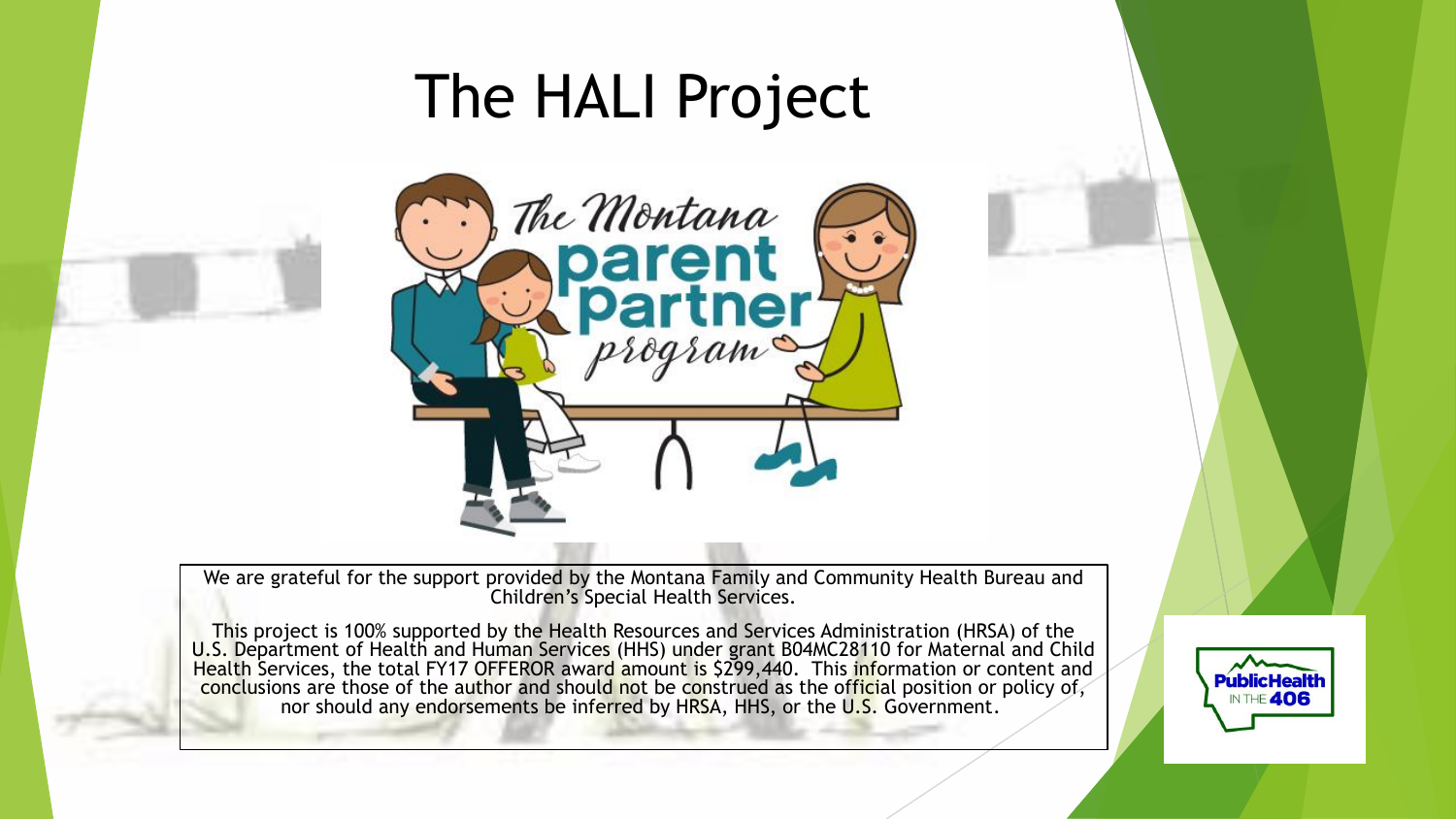#### AAP: Innovative & Promising Practice In Pediatric Medical Home Implementation



April 2016



A cooperative agreement between the Maternal and Child Health Bureau/HRSA and the American Academy of Peckatrics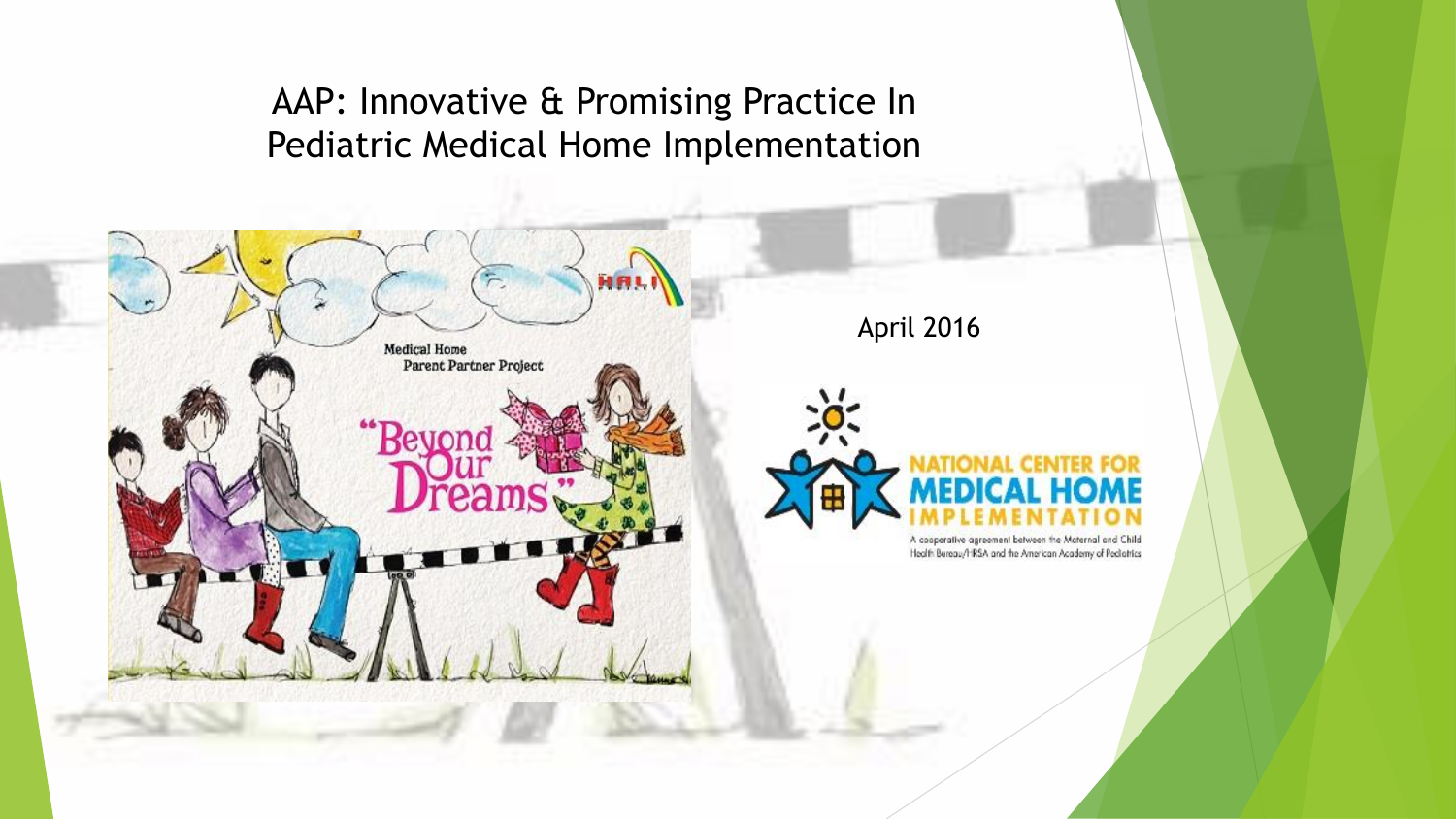#### Why Parent Partners?

Introduction

- 1. Since the beginning of time, parents have wondered if they were "doing it right" when it comes to raising children.
- 2. They've been looking for people who've done it before to point them in the right direction.
- 3. For parents of children with special needs, finding those people to ask who have similar experience is more difficult.
- 4. The goal of The HALI Project/MPPP is to give every parent of a child with special healthcare needs access to a Parent Partner they can build a relationship with regardless of where they live.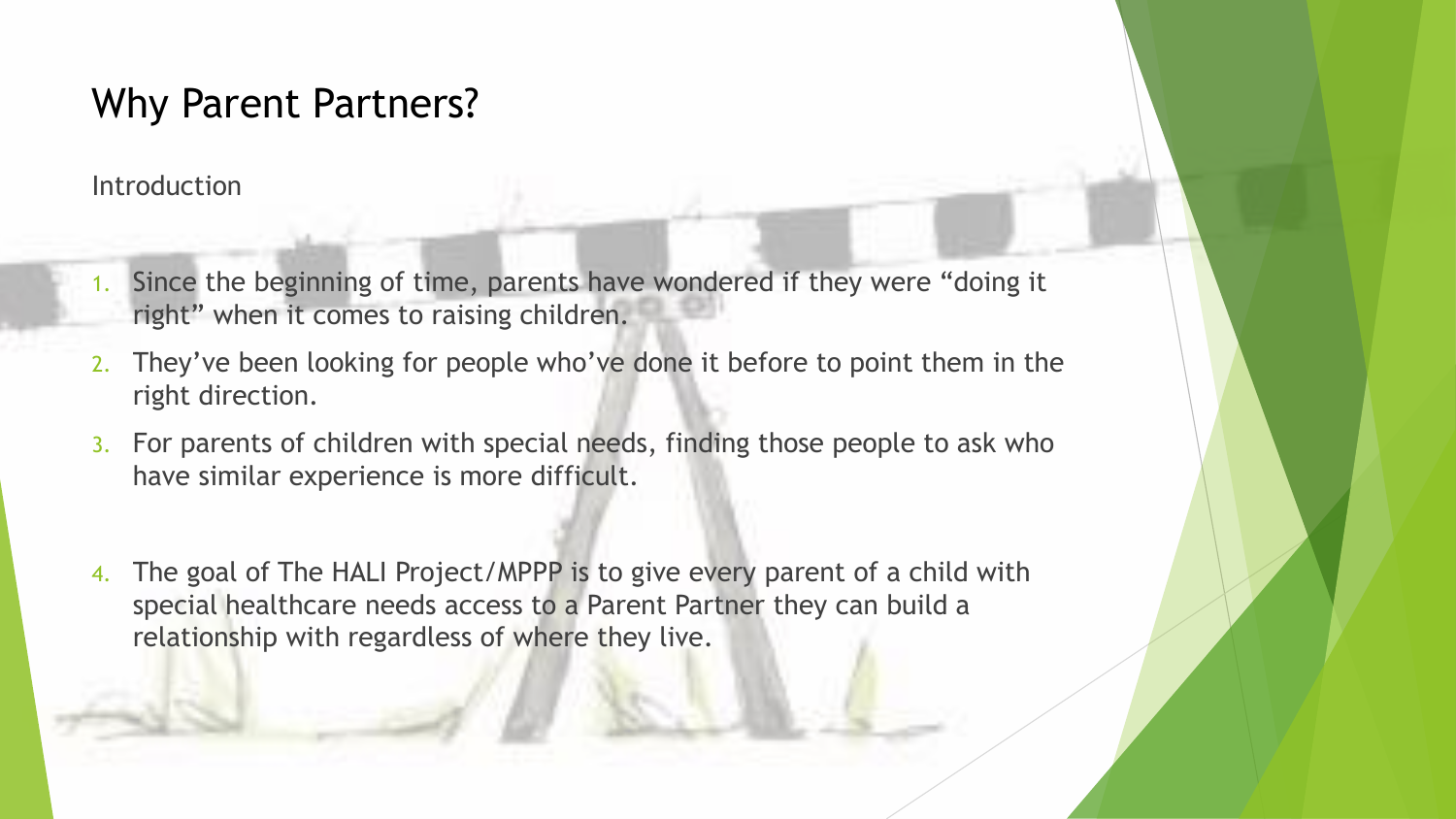# Common Elements of Successful Support

- Common components found in successful peer support efforts (Schilling, 2015):
	- **Shared experience** was seen as a necessary component of peer support by all participating groups.
	- A **safe, supportive environment** that allowed parents to speak freely without fear of judgement.
	- **Continuity** getting to speak with the same person over time allowed trust to be built.
	- **Training** equipped workers with fundamental skills and taught how to set appropriate boundaries.
		- ▶ The importance of these 2 areas (along with others) is also found in a study on the Parent Engagement and Empowerment Program (Rodriguez, et al. 2011).
	- **Mutual Support of Support Givers**  having opportunity to share experiences was not only beneficial to parents, but also for those offering support to families.
	- **Ongoing Supervision** to help offset the emotional burden of providing peer support, regular supervision to process experiences and their impact on the provider was seen as valuable in maintaining emotional well-being and preventing burnout.
	- The HALI Project/MPPP Model has had each of these components built into its training and support model since its beginning in 2005.

Rodriguez, J., Olin, S., Hoagwood, K., Shen, S., Burton, G., Radigan, M., & Jensen, P. (2011). The development and evaluation of a parent empowerment program for family peer advocates. *Journal of Child & Family Studies*, *20*(4), 397-405. doi:10.1007/s10826-010-9405-4

Shilling, V. et al. (2015). Peer Support for parents of disabled children part 1: perceived outcomes of a one-to- one service, a qualitative study. *Child: Care, Health & Development*, 41 (4), 524-536. doi:10.111/cch.12223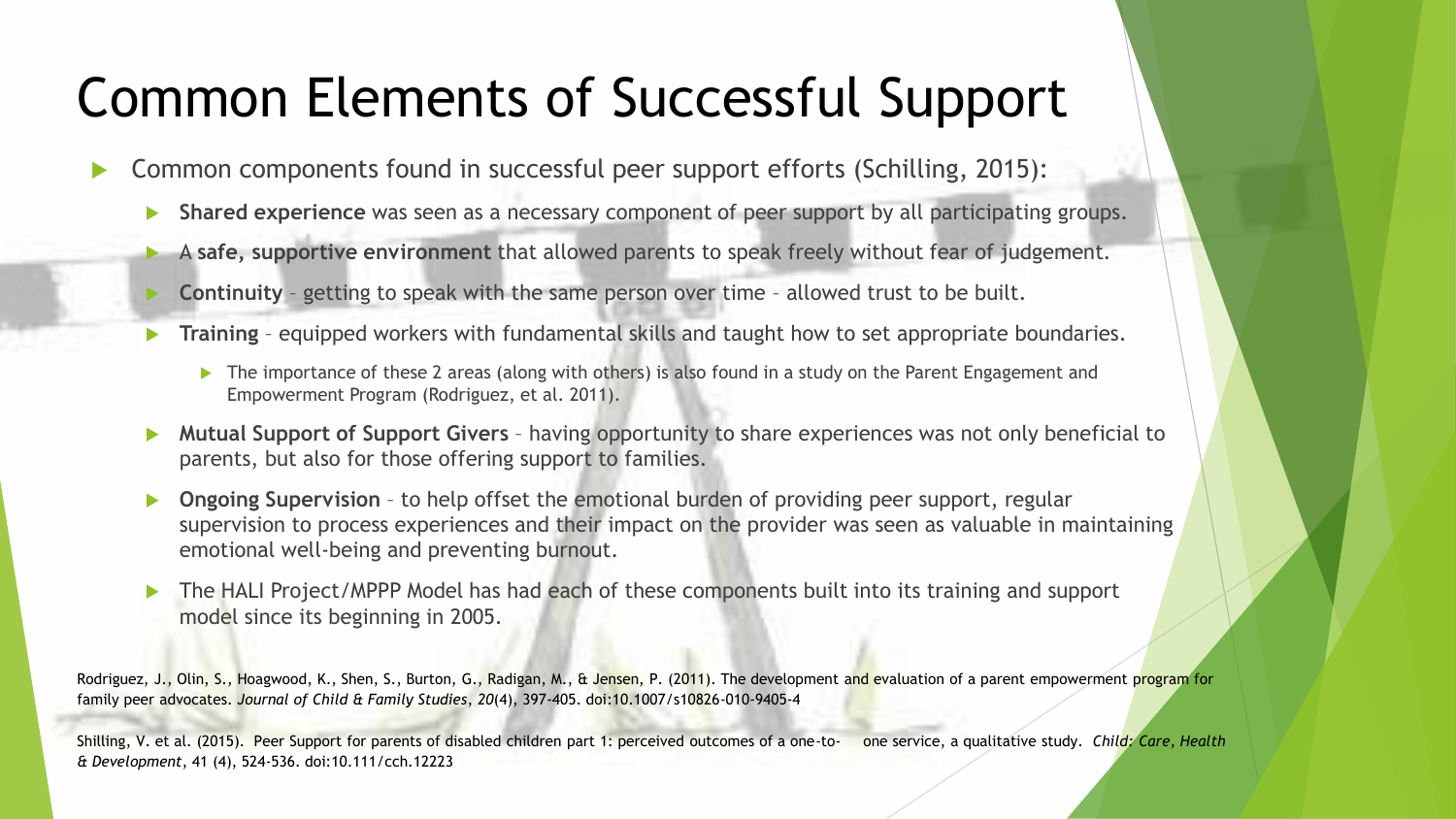# Goals for the Montana Parent Partner Program

- $\blacktriangleright$  High quality, comprehensive care that extends beyond the medical arena.
- Greater patient/caregiver satisfaction.
- Improved health outcomes and quality of life.
- Decreased caregiver stress and isolation.
- Better time efficiency for the practice.
- Higher job satisfaction for the provider.
- "Win, Win, Win"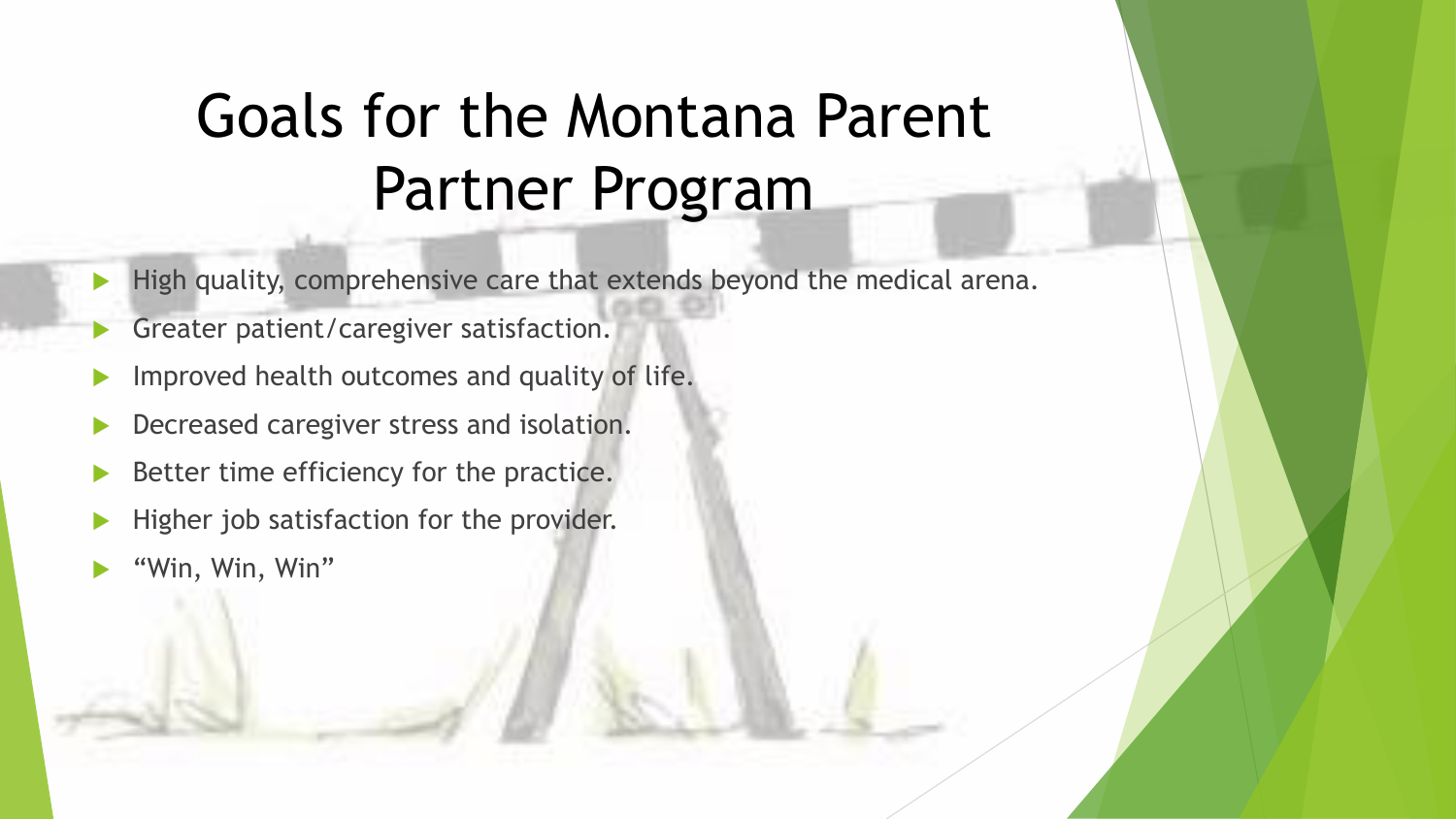#### Who are we trying to serve?

Any family who has a child with special healthcare needs as defined by the Maternal & Child Health Bureau.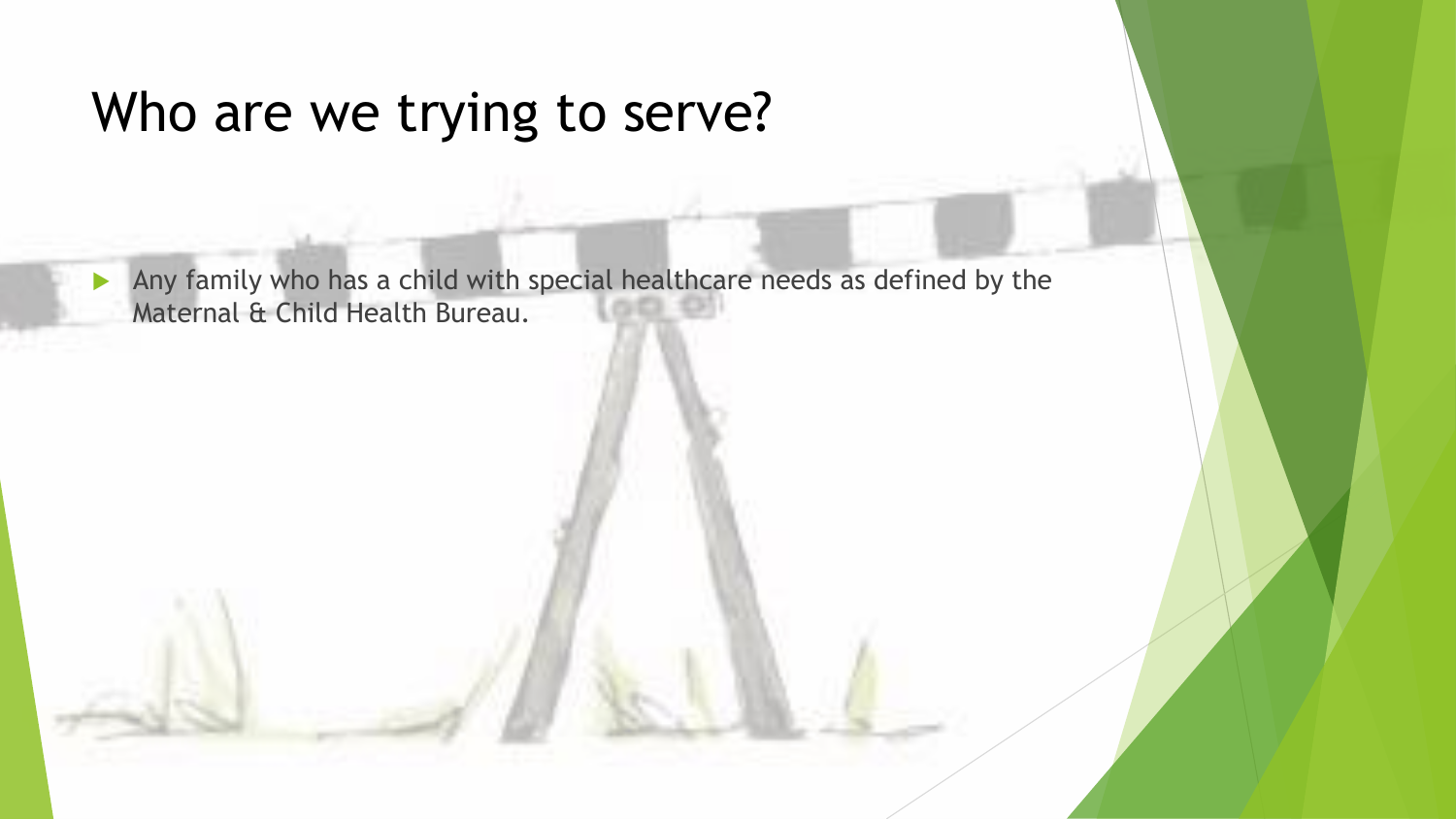#### The Model

- $\blacktriangleright$  The original question "How do we improve the patient/caregiver experience while not adding more burden to the provider?"
	- What are some of those questions that families need answered but don't fit in a provider's area of expertise?
		- Local services "where can I get help around here?"
			- ▶ Working closely with Medical Home Portal Project to make it as robust and current as possible, especially when it comes to local resources.
		- $\triangleright$  School challenges creating IEP's that reflect our kids' potential while maintaining healthy relationships
		- Emotional challenges "this isn't the way it's supposed to be"
		- Family issues "they think he just needs a spanking"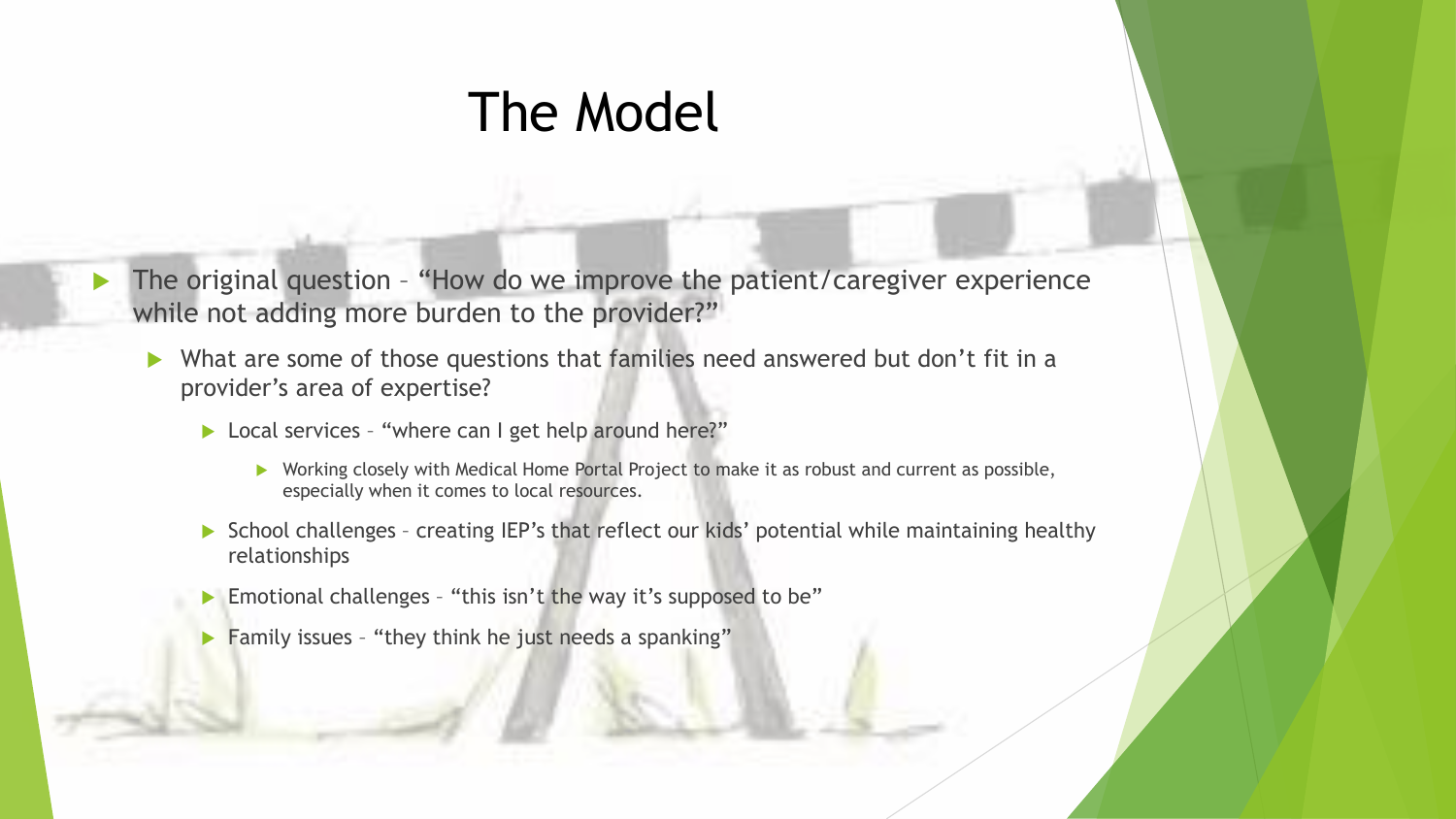### Benefits of the Parent Partner Model

- Moms will tell another mom they trust things they will never share with anyone else.
- Parents with experience in the world of special needs know who to talk to, not just what number to call.
	- **This saves everyone's time.**
- Parent Partners are far more available between office visits.
	- **Encourages better follow-up and follow-through.**
	- Can improve caregiver emotional health by decreasing the feeling of isolation.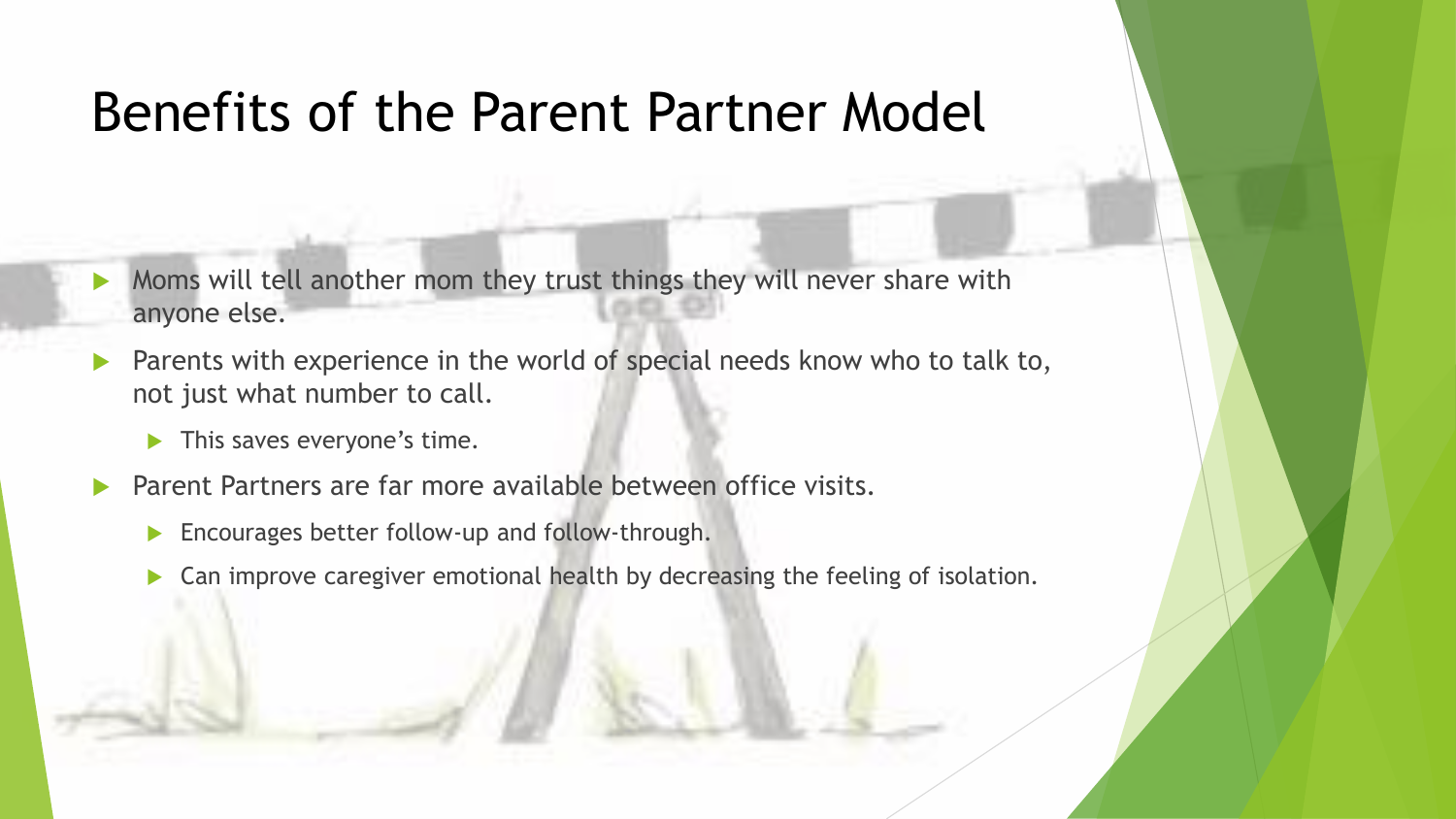### Benefits to Providers

- Allows you to spend more time at the top of your license.
- What are the things you do regularly that are time consuming and not reimbursable – but you try to help because your family needs it?
- How many of those things are non-medical in nature?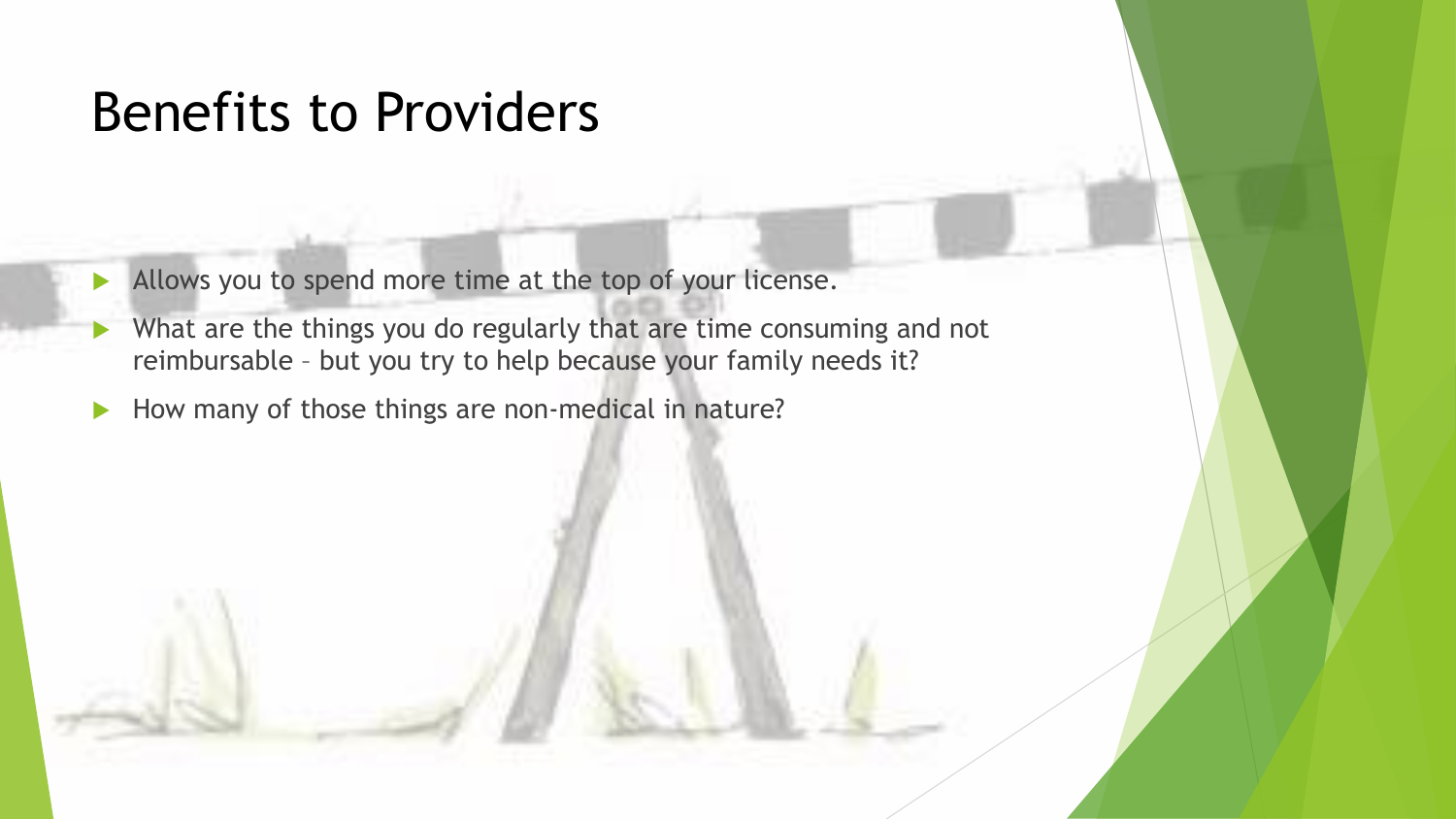# Looking Forward – Lasting Relationships

- ▶ We are able to encourage caregivers to look for the best possible life.
- We can teach/model healthy communication in spite of overwhelming emotions.
- $\blacktriangleright$  We can support families through many transitions in life, including the medical.
- We can encourage the marathon pace, not the sprint, to avoid burnout.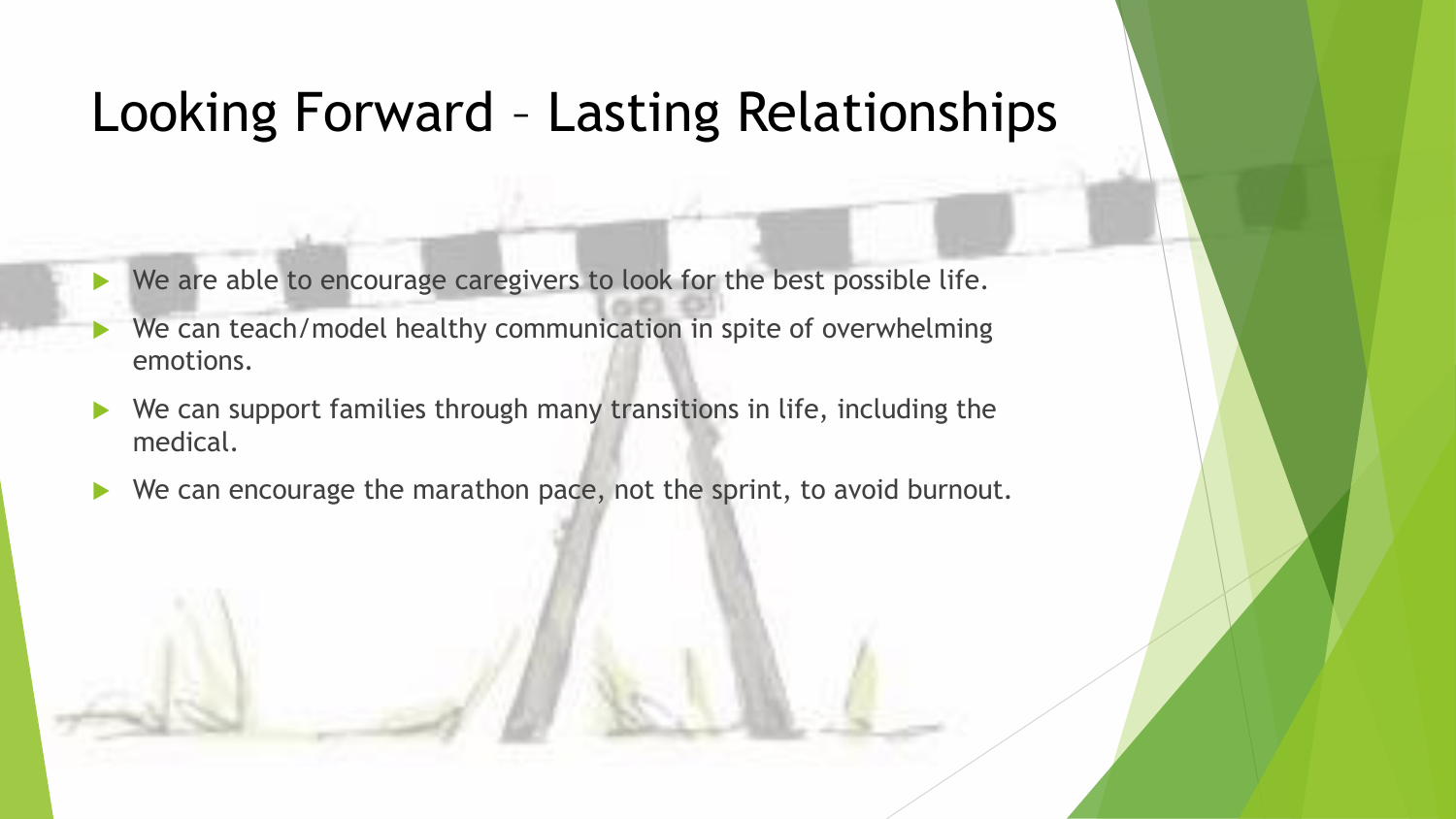### What It Looks Like In Practice…

- It begins with a referral and a child or youth with a special healthcare need and their family and/or caregivers.
- Parent Partner connects with the family either while still in-clinic, via phone, virtually over a secure connection, or at another arranged time.
- Support, Encouragement and Hope are offered to families by someone with a unique understanding and experience that comes from having a similar journey.
- This support regularly continues throughout the family's journey.
- There are many access points for sources of support for our Parent Partners, our host site leaders and locations and our Program partners.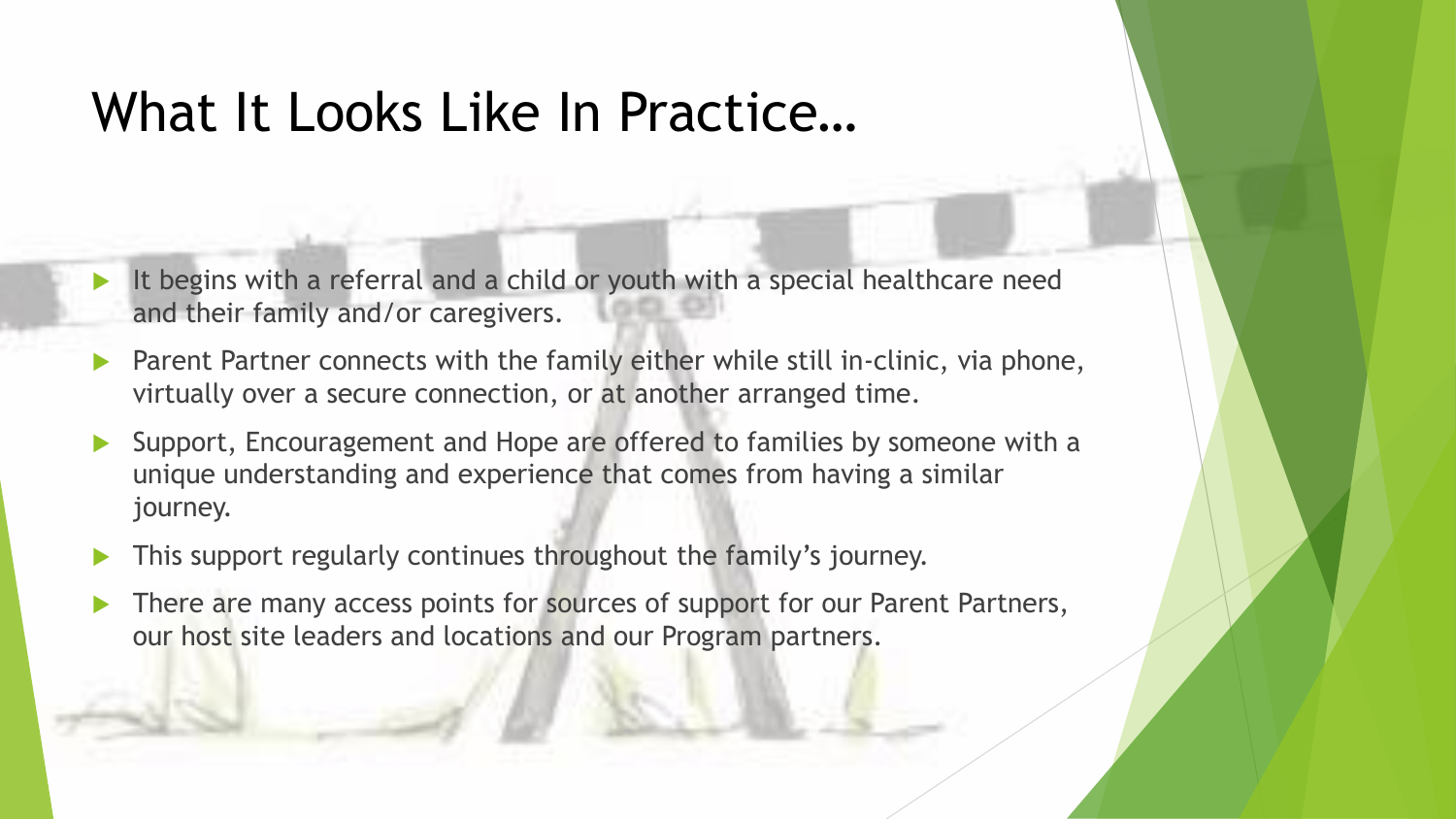# The Montana Parent Partner Program Facts and Figures

- From May 2015 to June 2016, Parent Partners in Billings, Butte, Great Falls, and Missoula have served nearly **500** different patients and their families, helping them find answers for more than **2,500** separate issues/challenges. Areas addressed:
	- Emotional support grief, acceptance, family relationships, grandparents raising grandchildren (>450)
	- Community resources non-basic need support (>350)
	- School related issues (>200)
	- Care coordination (>150)
	- Travel/Transportation issues (>150) many Montana families travel to Denver, Salt Lake City, and Seattle for specialty appointments.
	- Basic Financial needs food scarcity, clothing, utilities, housing (>100)
	- Behavior/ASD related issues (>200)
- A total of 6,000+ hours worked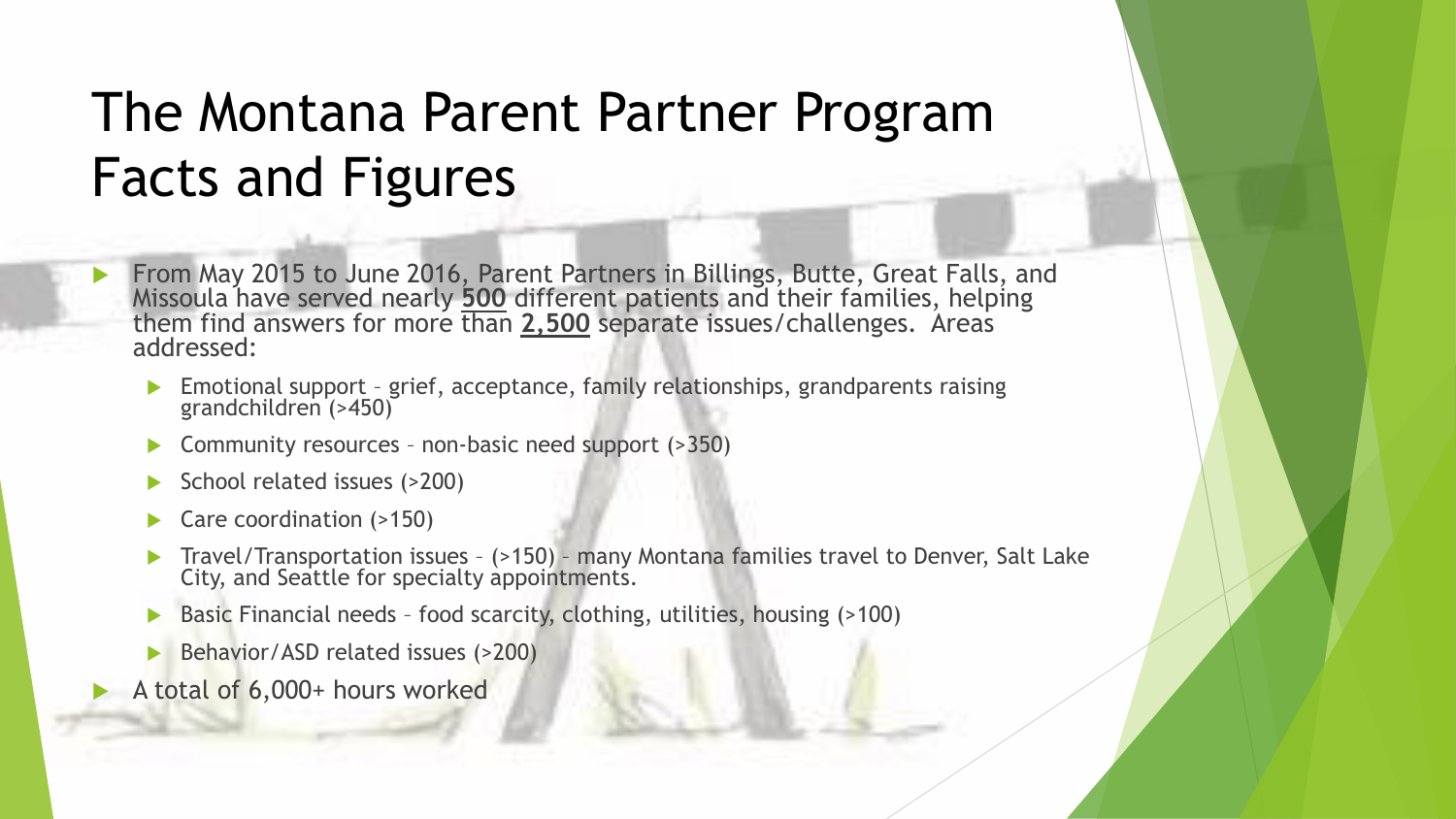# The Montana Parent Partner Program Facts and Figures

- From July 2016 to June 2017, Parent Partners in Billings, Butte, Great Falls, and Missoula have served over **400** different patients and their families, having more than **1,500** encounters and helping them find answers for more than **4,500** separate issues/challenges. Areas addressed:
	- Partnering with the Family in Their Unique Journey (>37%)
	- Resources/Referrals (>27%)
	- Family Support/Reassurance (>14%)
	- Care coordination, School support, Guardianship/Transition, Basic needs, Travel, Respite, Insurance Assistance, Misc. (>22%)